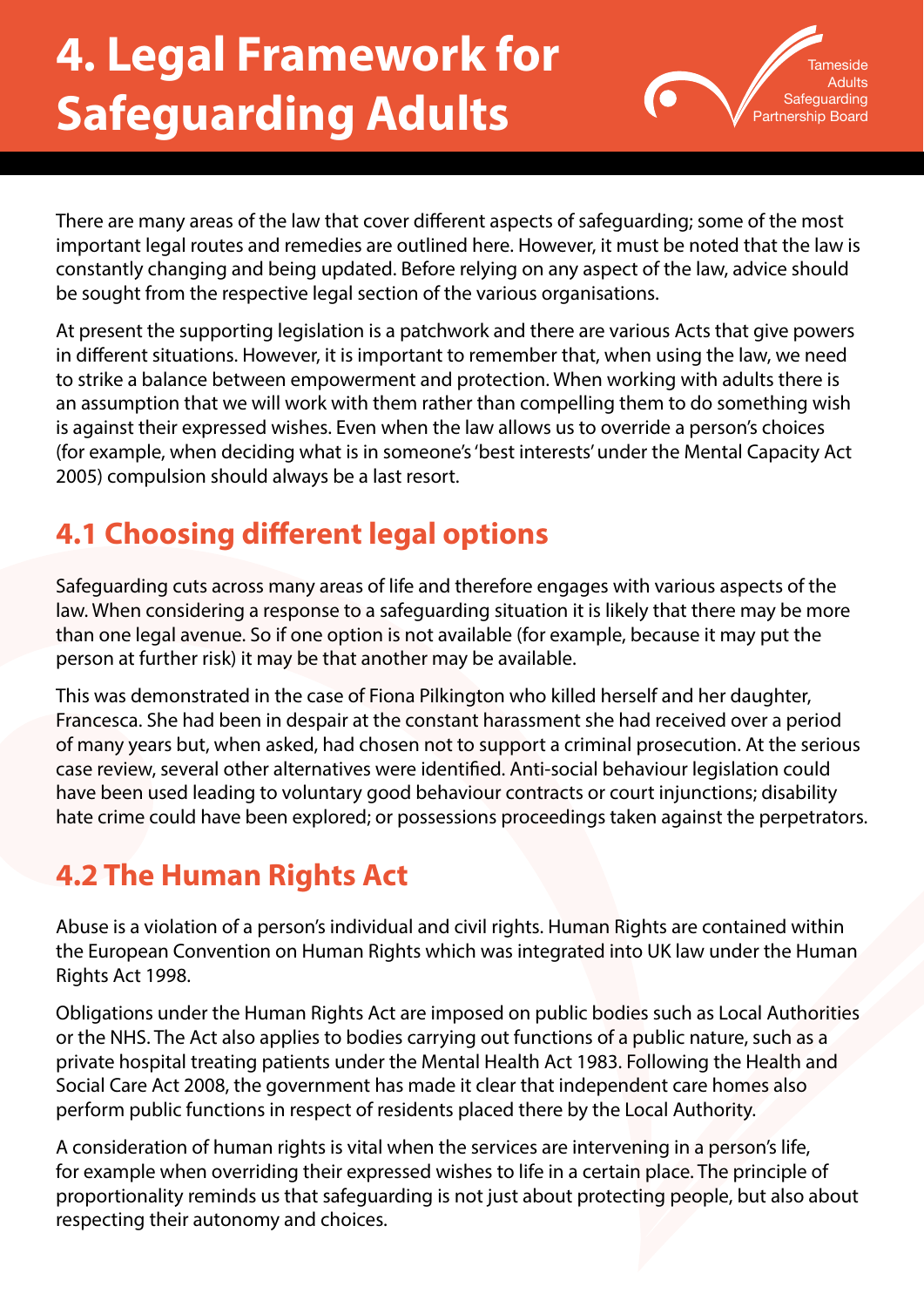The most relevant parts of the Act in relation to safeguarding are:

- Article 2: the right to life;
- Article 3: the right not to be subjected to inhuman or degrading treatment or punishment;
- Article 5: the right not to be arbitrarily deprived of liberty;
- Article 6: the right to a fair hearing and
- Article 8: the right to respect for home, private and family life.

# **4.3 The Mental Capacity Act 2005**

Issues relating to capacity run throughout safeguarding and a thorough understanding of the Mental Capacity Act 2005 (MCA) is essential.

The MCA provides a statutory framework to promote the right of individuals to make their own decisions whenever possible. It also protects people who are not able to make their own decisions by defining who can take decisions, in which situations, and how they should go about this. It also enables people to plan ahead for a time when they may lose capacity.

The key principles of the MCA are:

- People should be assumed to have capacity unless proved otherwise;
- Every effort should be made to support a person to make a decision before it is decided that they lack capacity to do so;
- Unwise decisions do not necessarily mean that the person lacks capacity;
- Any decision taken in respect of a person who lacks capacity must be taken in their best interests;
- In making a best interest decision, the least restrictive option should be chosen.

There is a 'two-stage test' of capacity which must be followed:

- 1. Is the person is unable to make this particular decision at the time it needs to be made because they cannot understand, retain, use or weigh-up relevant information relating to the decision, or cannot communicate their decision in any way?
- 2. If so, does the person have some kind of impairment or disturbance in the functioning of the mind or brain that is directly related to their inability to make the decision at the time it needs to be made?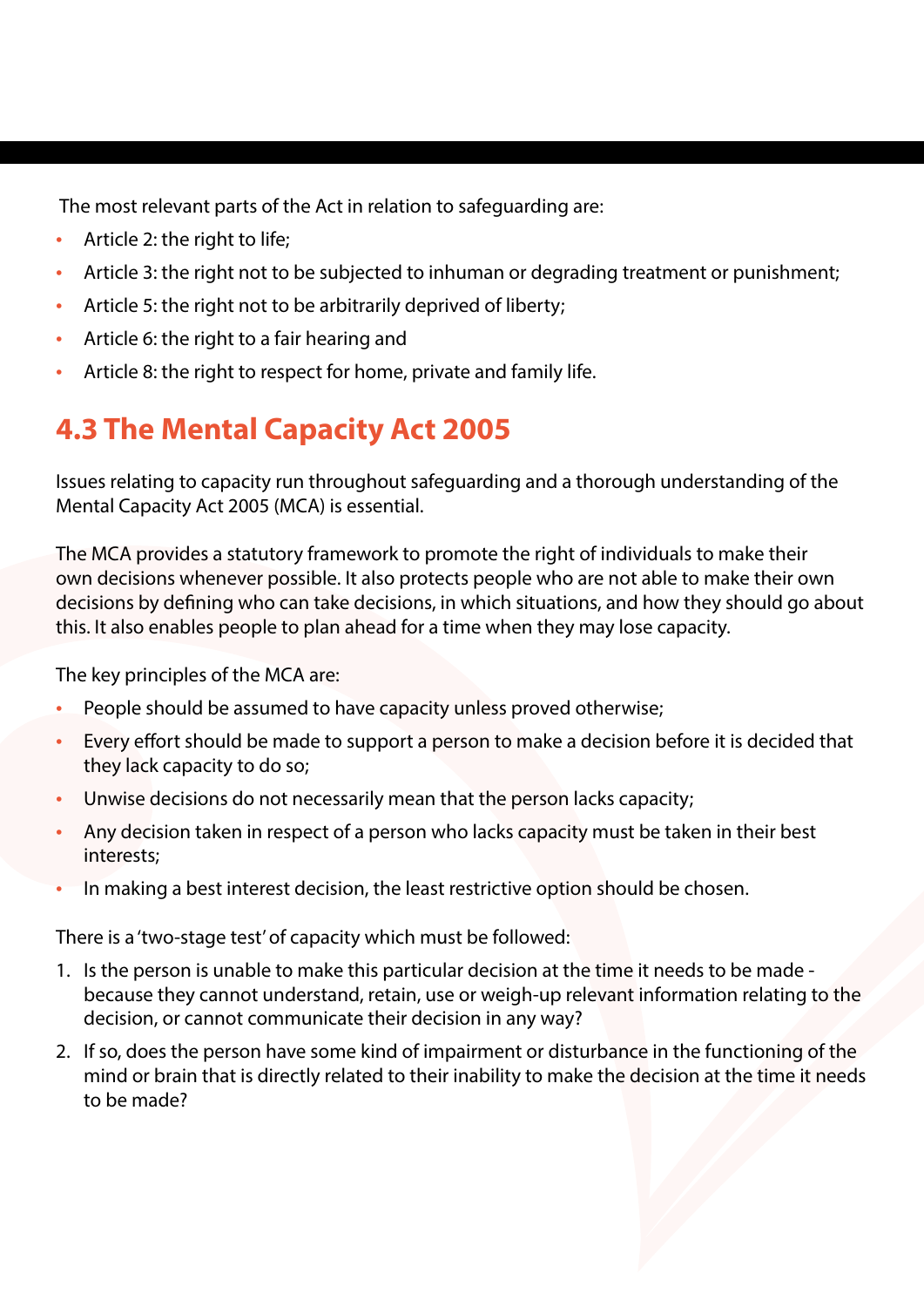A person is unable to make a decision if they are unable to:

- Understand the relevant information Retain the information Use or weigh that information as part of making the decision
- Communicate the decision (by any means) The MCA creates two situations where a designated decision maker can act on behalf of someone who lacks capacity:
- Lasting Power of Attorney (LPA)
- Court appointed deputies

The three further provisions in the Act to protect vulnerable people are:

- Independent Mental Capacity Advocate (IMCA) an independent consultant will be provided for a person lacking capacity that has no one to speak for them. An IMCA must be instructed when the decision concerns serious medical treatment or a change in accommodation.
- Advance decisions to refuse treatment Statutory rules with clear safeguards confirm that people make a decision in advance to refuse treatment if they should lose capacity in the future. The Act sets out the circumstances in which advance decisions may be followed by doctors.
- Two new criminal offences of mistreatment or wilful neglect of a person who lacks capacity. Deprivation of Liberty Safeguards

## **4.4 Deprivation of Liberty Safeguards (DoLS)**

The Deprivation of Liberty Safeguards were created as an amendment to the MCA and came into force on 1st April 2009. If it is thought that the care and support plan for an individual is such that it amounts to a deprivation of liberty, the care home or hospital must apply for 'deprivation of liberty safeguards'. If a person is deprived of their liberty without these legal safeguards, then his or her human rights will be breached (see Article 5 of the European Convention on Human Rights.)

Deprivation of liberty has no clear definition. Many people in hospitals and care homes may have their liberty restricted but not all will be deprived of their liberty. The following factors need to be considered:

- Whether professionals have complete and effective control over assessment, care, treatment, contacts, movement and residence
- Whether the person will be under constant supervision and control and not free to leave
- Whether restraint is used including sedation
- Whether the person would be prevented from leaving if they attempted to do so
- Whether a request from carers for the person to be discharged into their care is likely to be agreed
- Whether the person can maintain social contacts
- Whether the person has choice about their life within the home or hospital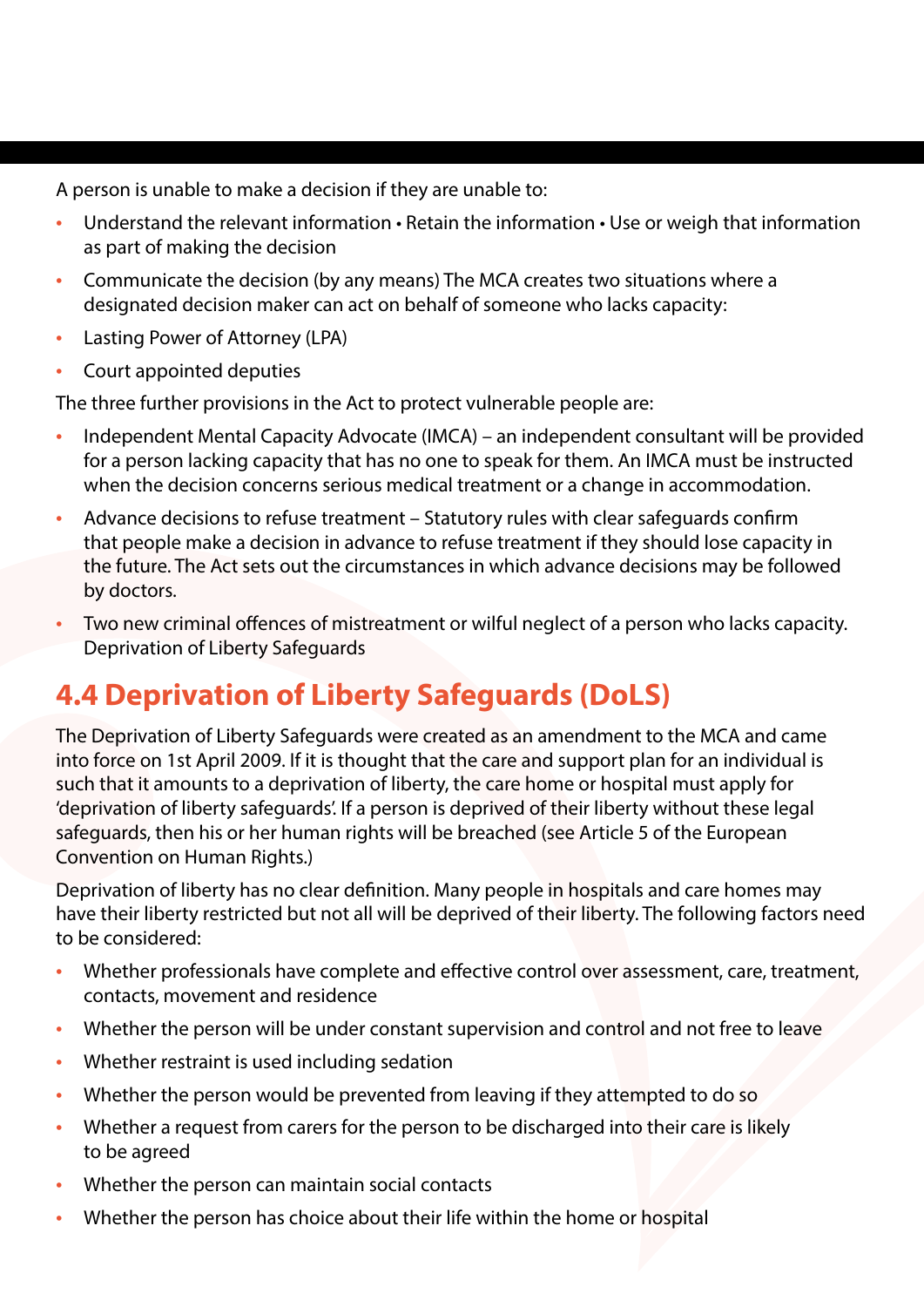The safeguards apply to anyone:

- aged 16 and over
- Who suffers from a mental disorder or disability of the mind such as dementia or a profound learning disability?
- Who lacks the capacity to give informed consent to the arrangements made for their care and / or treatment and
- For whom deprivation of liberty (within the meaning of Article 5 of the ECHR) is considered after an independent assessment to be necessary in their best interests to protect them from harm.

For more information go to:

[www.tameside.gov.uk/socialcare/mentalhealth/capacityact/deprivationoflibertysafeguards](http://www.tameside.gov.uk/socialcare/mentalhealth/capacityact/deprivationoflibertysafeguards)

# **4.5 Mental Health Act (MHA) 1983**

The primary purpose of the MHA is to ensure that people suffering from a mental disorder receive access to appropriate assessment and treatment but are unable to consent to a hospital admission informally (by nature and degree of the symptoms they may be experiencing at that point in time) it may be an essential way of safeguarding an individual if less formal attempts have failed or are not appropriate.

Relevant parts of the Act include:

- Section 2, 3 and 4: Admission to hospital. These sections give power to an approved mental health practitioner (AMHP) and 1 or 2 approved Section 12 Doctors as appropriate to authorise the admission to hospital of a mentally disordered adult, if she/he is satisfied the criteria for compulsory admission are met as per the provisions of the MHA.
- Section 115: Powers of Entry and Inspection. An AMHP may at all reasonable times enter and inspect any premises in which a mentally disordered adult is living, if she/he has reasonable cause to believe that the patient is not receiving appropriate care. The adult that there are concerns about must consent to entry by the AMHP. If consent is not given the capacity of the patient to consent to entry must be reconsidered in light of the circumstances know to the AMHP
- Section 135 allows an AMHP to apply to local magistrates for a warrant to search for and remove adults where there is a reasonable cause to suspect that an adult believed to be suffering from a mental disorder has been, or is being, ill-treated or neglected or not kept under proper control or is unable to care for himself or herself and is living alone.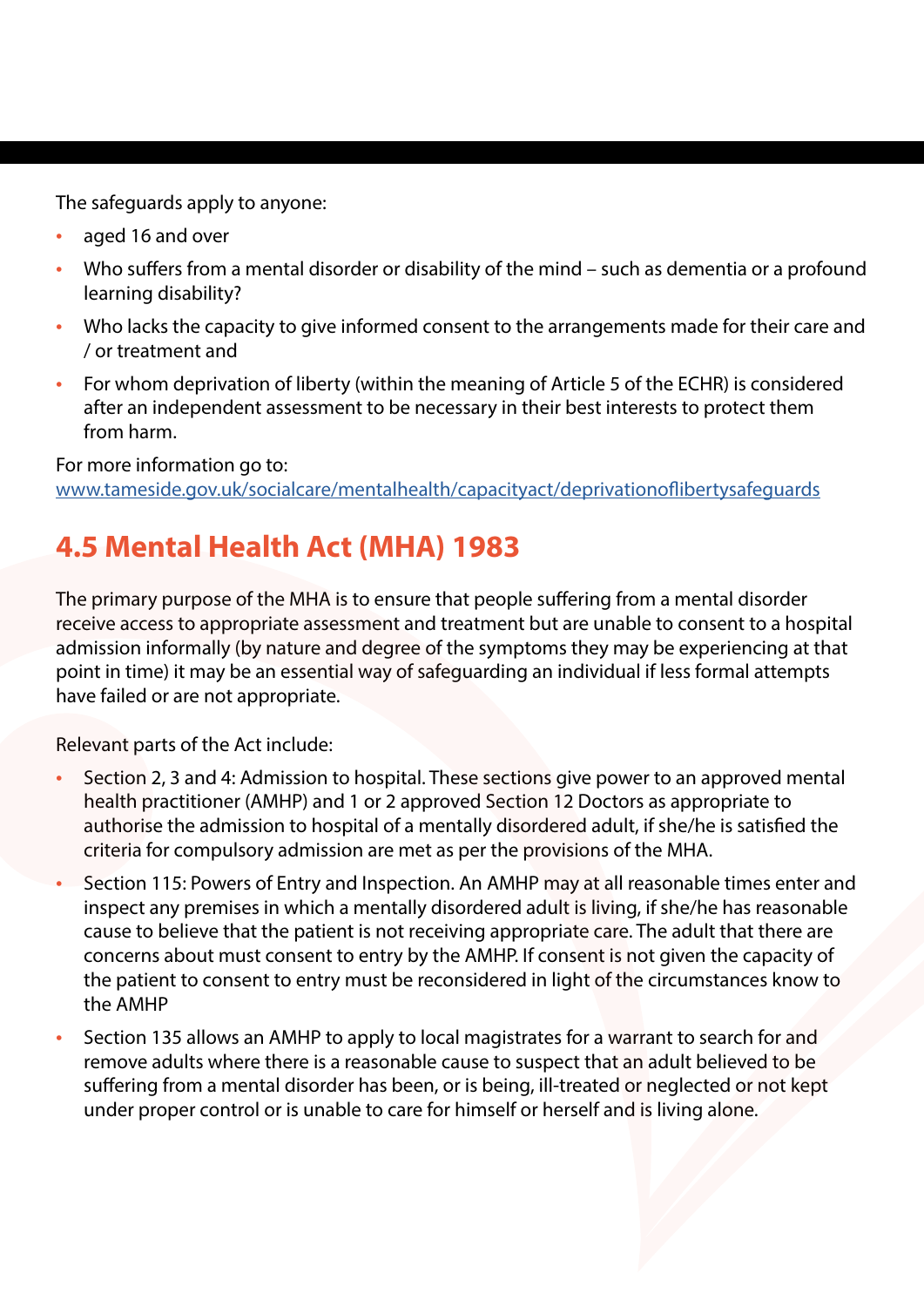## **4.6 Care Act 2014**

The Care Act requires that each Local Authority must make enquiries, or cause others to do so, if it believes an adult is experiencing, or is at risk of abuse or neglect. This policy and procedure responds to this Act and provides the guidance for all partner organisations to co-operate with each of its relevant partners in order to protect the adult.

[www.legislation.gov.uk/ukpga/2014/23/contents](http://www.legislation.gov.uk/ukpga/2014/23/contents) 

## **4.7 Regulation of Health and social Care Providers**

Providers of health and social care are subject to regulation and registration under the Health and social Care Act 2008. The Care Quality Commission (CQC) is the body responsible for enforcing this system of regulation.

#### **4.8 Whistleblowing**

The Public Interest Disclosure Act (1998) Offers protection to people in the workplace who report abuse or alleged abuse within their organisations.

Managers must make it clear that there will be no recriminations for "whistle blowing" and that staff concerns will be dealt with fairly and justly. Managers should recognise that staff might be scared of taking action when they suspect that abuse is occurring. It is common to react to distressing situations by denying reality or by feeling guilty or de-skilled.

All members of staff have a moral obligation, a right and a duty to raise with their employer:-

- Any instance of malpractice, negligence or unprofessional behaviour;
- Any matter of concern relating to delivery of services, which are detrimental to service users' and carers' interests.

In practice this means that all employees are responsible for being alert to abuse and for doing the right thing.

Being alert to abuse means:

- Identifying behaviour that is not acceptable
- Listening to clients/patients who disclose abuse;
- Acknowledging hints or signals, which are verbally or non-verbally displayed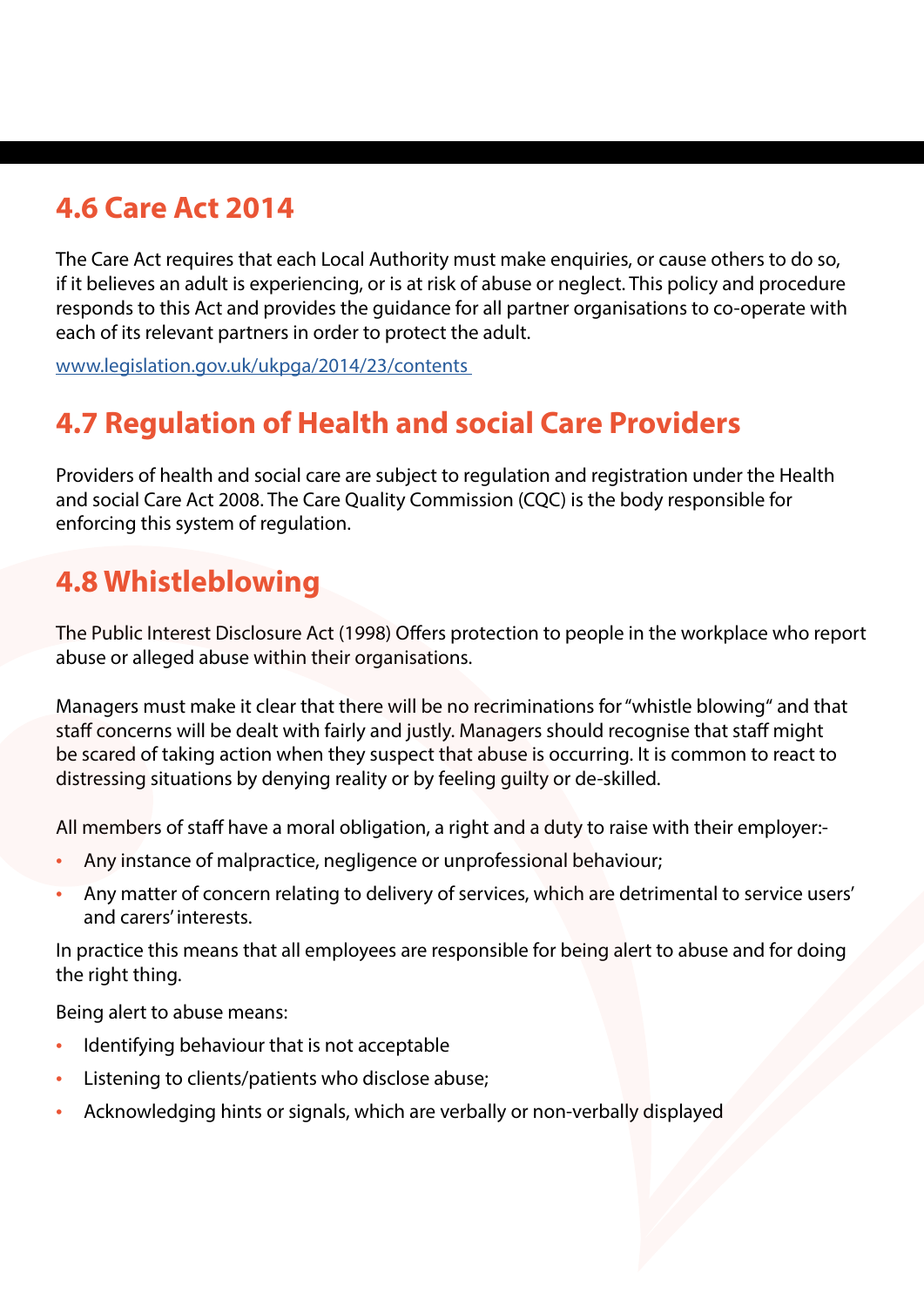Doing the right thing means:

- Reporting concerns to the line manager;
- Ensuring that an enquiry/assessment takes place;
- Not working in isolation;
- Receiving regular supervision;
- Receiving training.

The Public Interest Disclosure Act 1998 offers protection for staff who 'whistle blow.' Allegations against staff

• Any allegation of abuse towards a member of staff will be investigated. Staff in this situation, will be supported by their own organisations grievance and disciplinary procedures.

The Care Quality Commission has [guidance on whistleblowing.](https://www.cqc.org.uk/sites/default/files/20160108_Whistleblowing_quick_guide_final_update.pdf%0D)

#### **4.9 Safeguarding individuals from financial abuse**

- Lasting Power of Attorney: Under the Mental Capacity Act 2005 a person can, through a legal process, bestow their rights over their financial affairs to a relative, friend or professional. That person is then legally entitled to act for them by the 'Power of Attorney.'
- Deputyship: The Court of Protection may appoint a 'deputy' to look after the financial affairs of a person who lacks capacity to manage them him or herself.
- Appointee: A person can approach the Benefits Agency (BA) and appoint a relative, friend or professional to deal with their financial affairs. Forms are available from the BA. If the Benefits Agency is alerted to concerns by any professionals the procedure is to interview the person and proposed appointee before making a decision. The agency is also willing to put a stop on Benefit but only if contacted by a professional who has the consent of the claimant. This can be useful in cases where someone has taken possession of a Benefits book and the vulnerable person is not receiving their rightful money. The BA will then investigate the circumstances and the vulnerable person will be asked if there is anyone else who could be made an appointee.
- Agent: A vulnerable person can authorise another person to collect their state benefit for them by signing the back of the pension benefit form.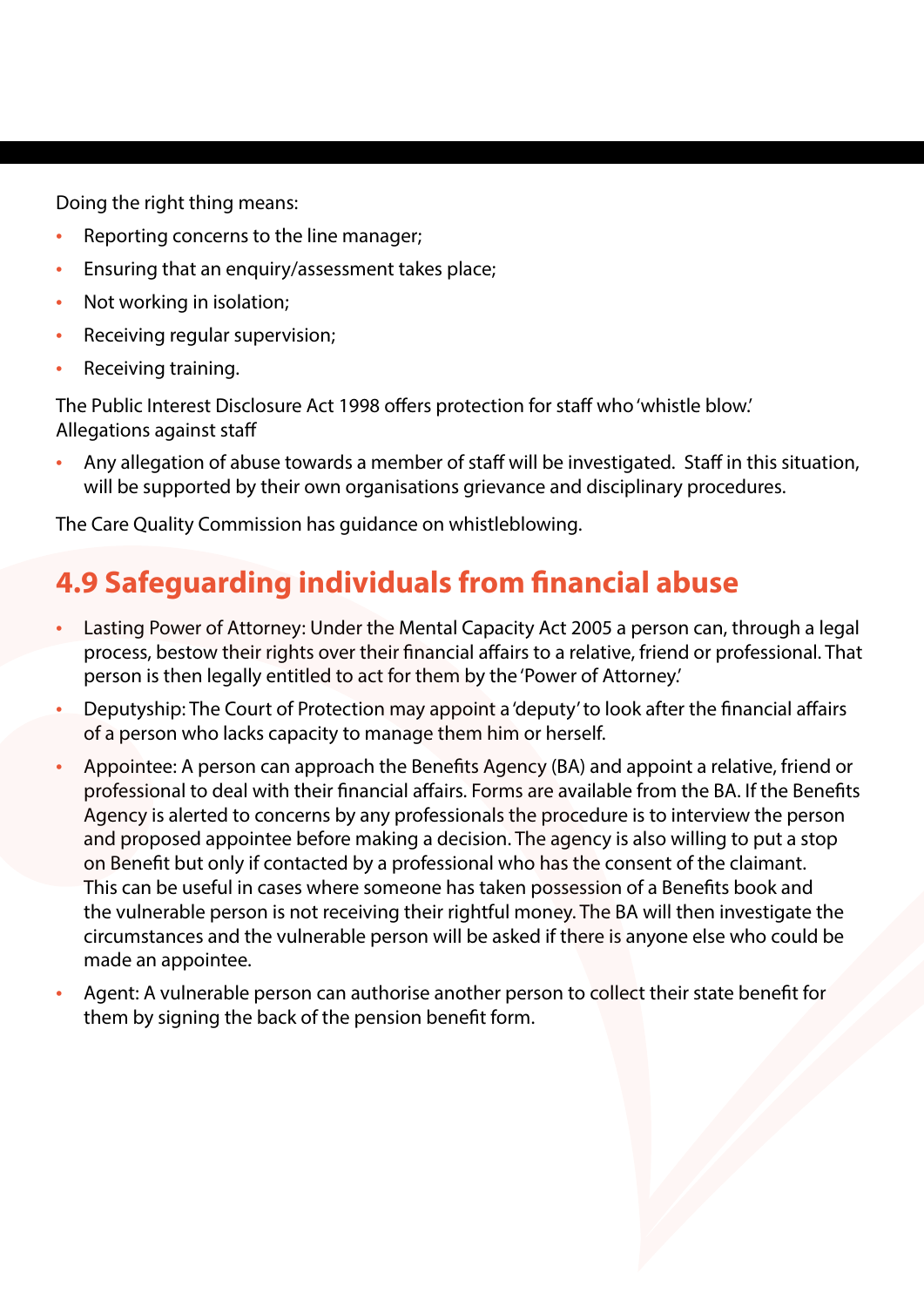# **4.10 Criminal Law and the Police**

Many abusive acts or omissions may constitute a criminal offence. If it is thought that a criminal offence may have been committed, the police should always be contacted for advice. The Crown Prosecution Service has issued advice linking types of abusive behaviour with criminal offences. Some examples are given below:

- Hitting, slapping, pushing, and kicking: common assault under Section 39 of the Criminal Justice Act 1988.
- Misuse of medication to manage behaviour: assault, unlawfully administering medication under Section 58 of the Medicines Act 1968, failure to comply with conditions for medication under the Care Standards Act 2000 (now, the Health and Social Care Act 2008).
- Inappropriate restraint: false imprisonment, common assault, aggravated or grievous bodily harm under the OAPA 1861.

## **4.11 Sexual offences: Sexual Offences Act 2003.**

- Threats of harm or abandonment: threats to kill under Section 16 of the OAPA1861, blackmail under Section 21 of the Theft Act 1968, common assault, ill treatment/ wilful neglect under Section 44 of Mental Capacity Act 2005 or Section 127 of the Mental Health Act 1983.
- Humiliation, intimidation, and emotional blackmail, verbal abuse: being shouted or sworn at: fear of violence under Section 4 of the Public Order Act (POA) 198, course of conduct amounting to harassment/causing another to fear under Sections 1 and 4 of the Protection from Harassment Act 1997.
- Theft, fraud, exploitation, pressure in connection with wills, powers of attorney, financial transactions, or the misuse or misappropriation of property, benefits or possessions: theft or robbery under Sections 1 and 8 of the Theft Act 1968, blackmail under Section 21 of the Theft Act, fraud under the Fraud Act 2006, forgery under Section 25 of Identity Cards Act 2006 and Forgery and Counterfeiting Act 1981.
- Actions resulting in death: murder, manslaughter, corporate manslaughter, causing or allowing death of a vulnerable person in a domestic setting under the Domestic Violence, Victims and Crime Act 2004, aiding or abetting suicide under
- Section 2 of the Suicide Act 1961, breach of care standards regulations (CPS, 2008, Annex a, cited in Mandelstam 2011).

The Police and Criminal Evidence Act 1984:

- Section 17: Outlines powers to enter and search premises without a warrant for the purpose of saving life and limb.
- Section 25: Allows a police officer, where there are reasonable grounds, to make an arrest of someone to prevent them causing physical injury to another person, or to protect a child or other vulnerable person.
- Section 66: In order to actively facilitate communication an "appropriate adult" should be appointed if a vulnerable person is arrested or if they are a witness to abuse.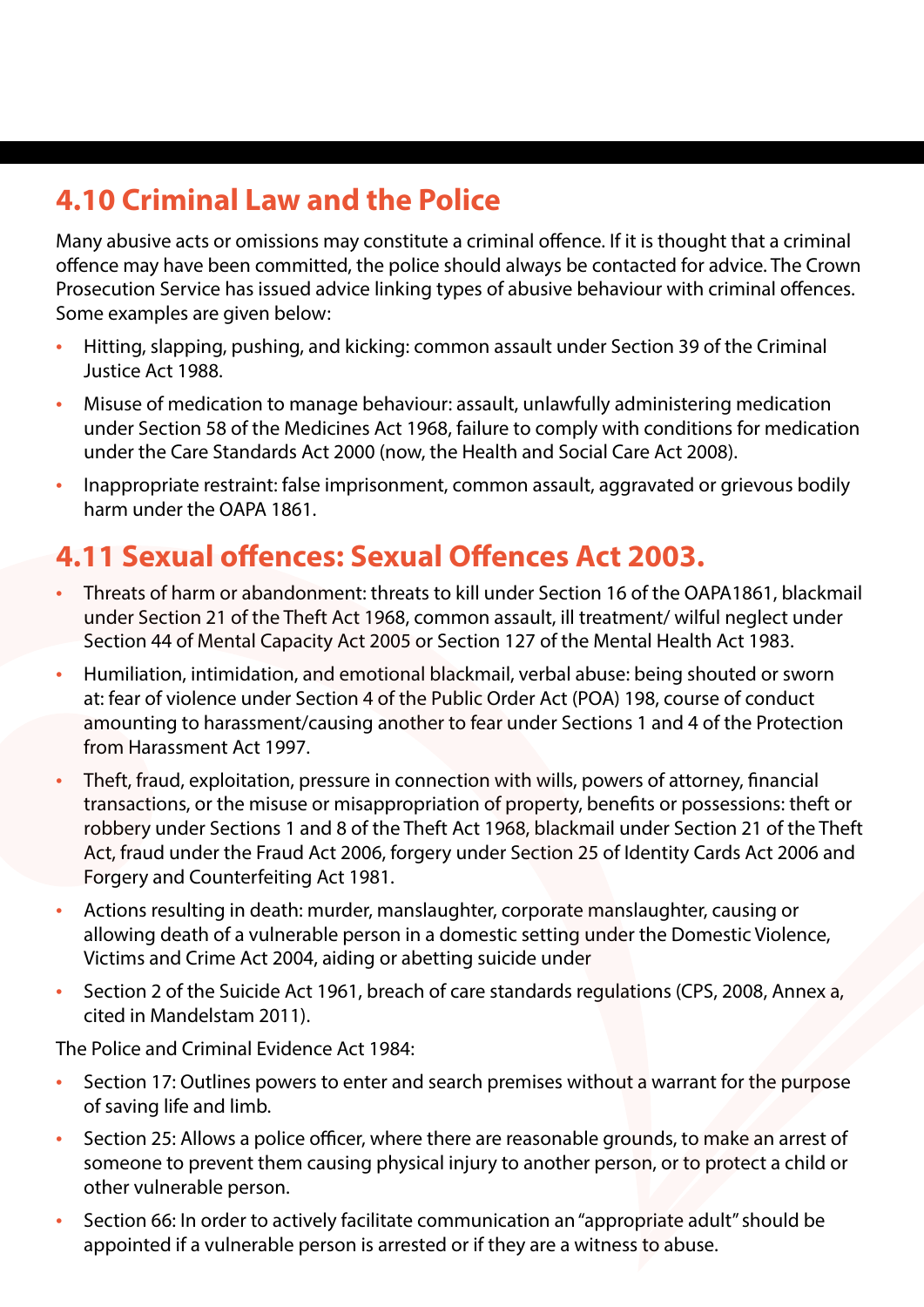## **4.12 Housing and Community Safety**

In some circumstances the perpetrator of abuse may, by their actions, be in breach of the conditions of their tenancy. The housing provider should explore all options before seeking possession of the person's home; these include Anti-Social Behaviour Orders, acceptable behaviour contracts and court action to enforce tenancy conditions. Under the Housing Act 1996, some landlords can seek Anti-Social Behaviour Injunctions in an attempt to prevent behaviour causing a nuisance to other neighbours. The court can attach a power of arrest to an injunction if the conduct involves the use or threat of violence.

#### **4.13 Protection from violence, harassment and molestation**

A number of civil remedies can be employed to protect vulnerable adults in situations where they are being threatened, harassed or forced into marriage.

Family Law Act (FLA) 1996 Act unifies the law and procedure with respect of domestic violence and repeals certain earlier statues covering that field of work. The two relevant Orders are:

- The Non-Molestation Order: Prohibits a person from molesting another person who is associated with them. The definition of 'associated person' is contained in Section 62(3) FLA 1996 and is wide enough to include married couples, co-habitees or people living in the same household otherwise than in a relationship of employee, tenant, lodger or boarder. Relatives are also included. Power of Arrest can be attached to a NonMolestation Order or an undertaking can be given not to repeat the type of behaviour the Court is concerned with.
- Occupation Orders: Section 30 to 32 FLA l996 deals with the rights to occupy a family home. Sections 33 to 41 deal with the Orders that the Court can make to regulate those rights and they are known as 'Occupation Orders.
- The Protection from Harassment Act (1997): This Act provides both civil and criminal remedies for protection from harassment. No association need be proved between the victim and perpetrator for the purposes of this Act (as is required by the Family Law Act).

#### **4.14 Modern slavery**

Modern slavery is a serious crime. It encompasses slavery, servitude, and forced or compulsory labour and human trafficking. Modern slavery victims can often face more than one type of abuse and slavery, for example if they are sold to another trafficker and then forced into another form of exploitation. A person is trafficked if they are brought to (or moved around) a country by others who threaten, frighten, hurt and force them to do work or other things they don't want to do. For further information refer to your organisations local procedures and visit: [www.gov.uk/government/collections/modern-slavery](http://www.gov.uk/government/collections/modern-slavery)